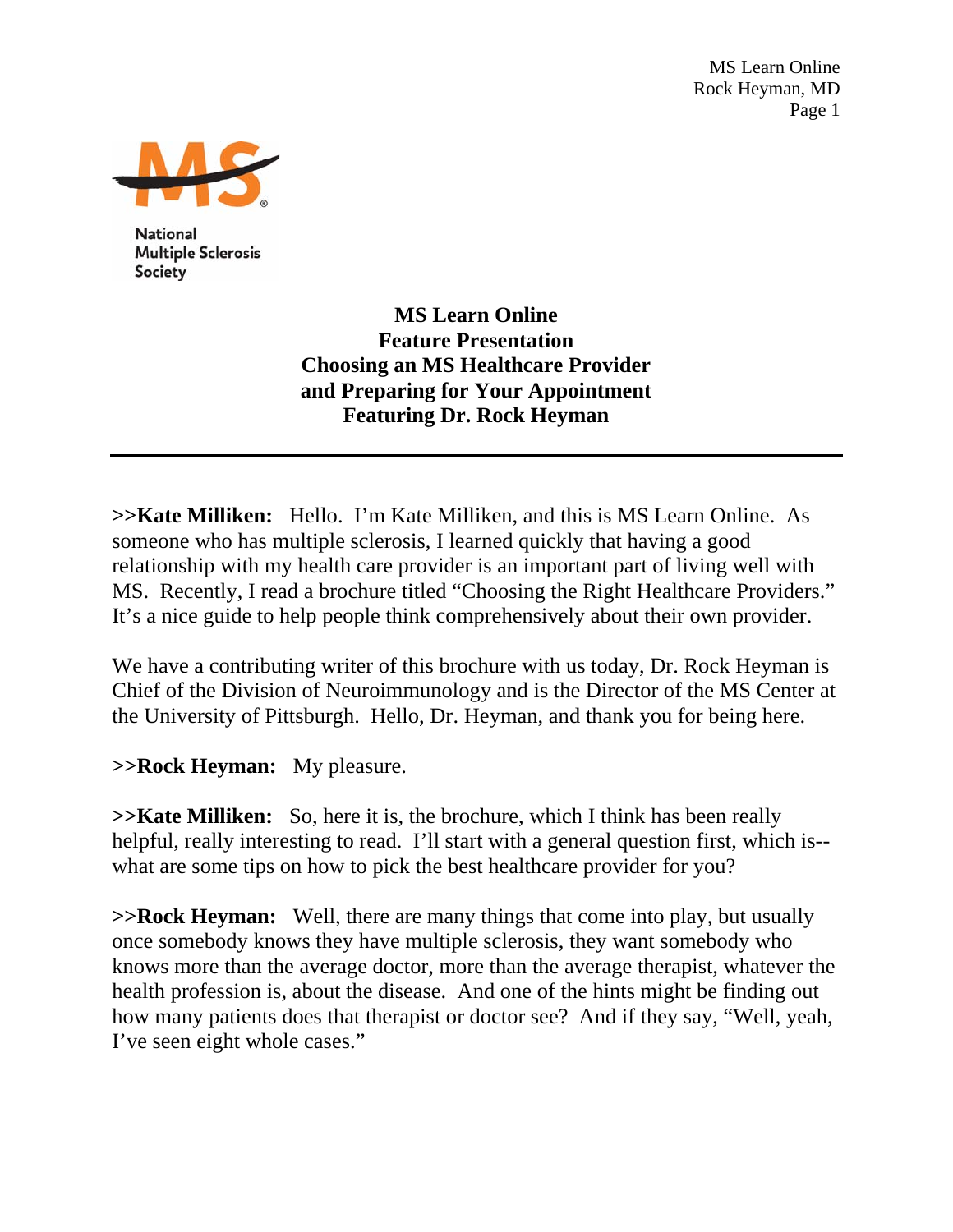It's like, well, yeah, that may be better than anyone else in the area, because people with MS can live in parts of the country where there's not a lot of other people with MS, but in a more urban area, they may say, "I want somebody who has a lot of experiences, used multiple different medicines, dealt with symptoms in multiple different patients, and is staying up-to-date as much as possible."

**>>Kate Milliken:** That's a great question to ask a doctor in terms of their experience, so are there any other questions that you would suggest that might be good to find out whether or not a doctor is a good fit for you?

**>>Rock Heyman:** I think knowing how long the doctor has scheduled to see each patient. Most physicians have varying times of how long they schedule for a new or a follow-up, but many standard appointments are either 30 minutes, 40, 45, an hour, an hour and a half, and knowing how much time you can expect that you will have that healthcare provider in the office with you, paying attention to you, and the same for a follow-up visit.

I know neurologists who see people back in 5 minutes. And if you have more than a touch of MS, you really need a lot more time than that to sort out many of the details of what's going on, or simply, to answer your questions, about some alternative therapies, or other options that may exist.

**>>Kate Milliken:** Great. I had never thought that. That makes total sense. Your brochure says, quote "The job of being a good consumer is up to you." I think that this is not always the way that it has been in the past. So, what's changed in the world of doctor-patient relationships?

**>>Rock Heyman:** A lot of things have changed over the last years. The attitude of "I'm the physician and I will tell you what to do with your health and fix you," no longer exists. And-- but there are a few people who still want to be more directed. There are a lot of patients who read the articles, they're very up-to-date, they listen to programs like this and formulate great questions, and they really have the expectation of, they're not there for the doctor to fix them or tell them what to do, they're there to get information and make informed decisions together, and I think that's a much better model, bringing the person who's got the highest stake in this all into the room, even if their family is present, too, it's like, "let's all meet together and say, how can we best fight this disease?"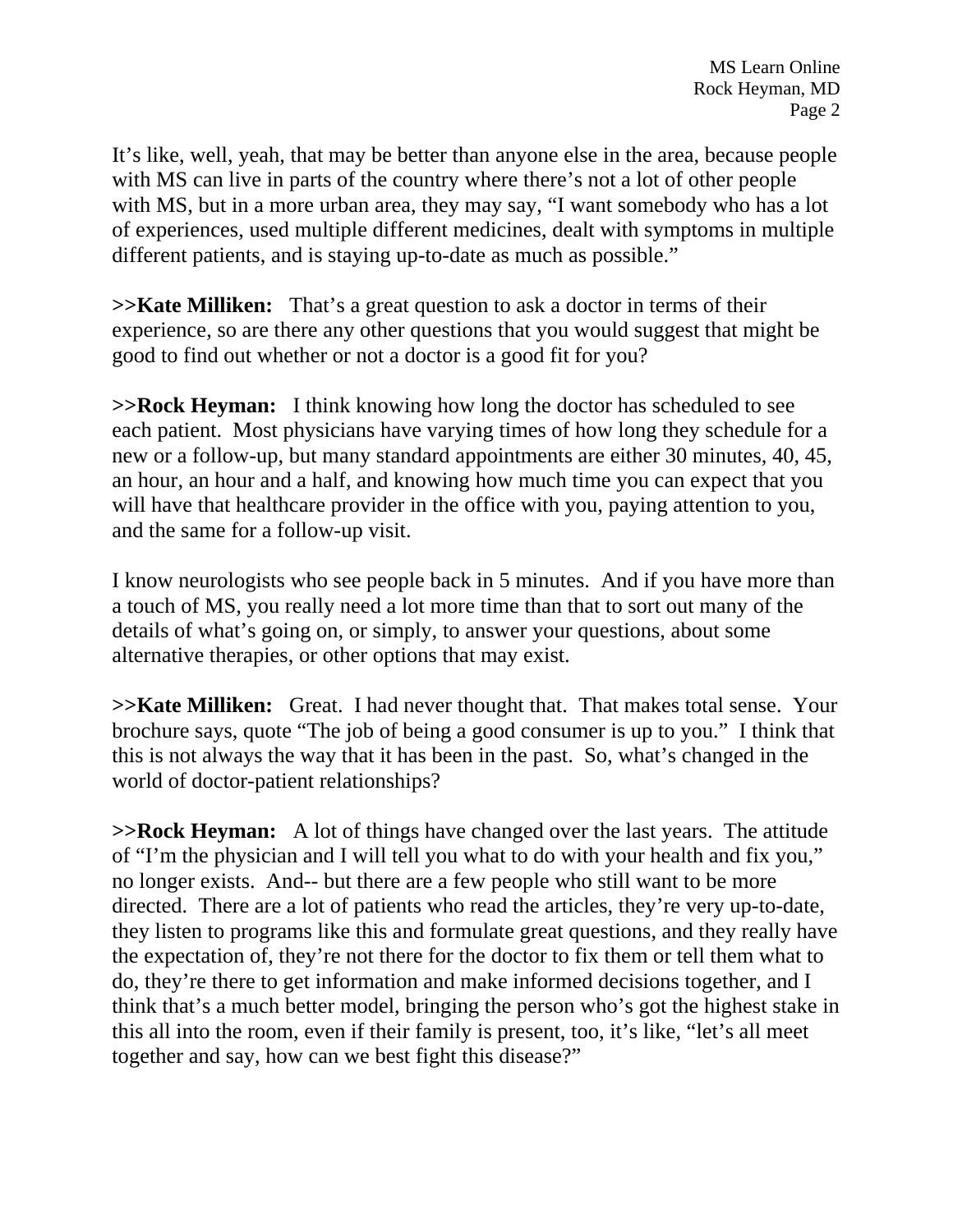**>>Kate Milliken:** That's great. And in the time allotted that you get from your neurologist or your doctor, what is the best way to make the most out of your time in terms of your appointment?

**>>Rock Heyman:** Being organized. Nothing hurts a visit worse than a patient coming in who doesn't know what medicines they're on, what dose they're on, what they need refills of or even their family doctor's name. And if you come in, and-- I just love it when a patient comes in and says "Here's a list of all my medicines, the ones with the stars need refills, and the family doctor's name and address and phone number is printed there, my last blood work was at this lab, oh, by the way, I have a copy of results, too," it's like, let's get everything else out of the way so we can deal with the problems and questions that the person with MS might have, and also the essential things that, even though they may not seem relevant to the person with MS, that the doctor needs to verify on the exam to make sure that there's nothing sneaking up on the patient.

**>>Kate Milliken:** And not only that, but when you're in an appointment, and again, I can speak from personal experience, there are some issues with MS that are deeply personal and, one might even say, embarrassing, so do you have any tips on how to kind of get that information conveyed to your doctor?

**>>Rock Heyman:** I think one is being comfortable with your doctor that they care about you. How do you discuss personal information with your doctor, or nurse practitioner, or physician assistant, therapist, if you don't actually feel that you have a relationship? So, it's unusual for somebody to be very willing, the first visit with me, for instance, to discuss control issues for bowel or bladder or sexual function, so helpfully, the health care professionals are going to bring these things up, because they may occur in people with MS, and if not, and particularly if you've got a good relationship, you can bring it up and say "Hey, doc, I'm going to embarrass you today, because we're going to talk about sex, or we're going to talk about my bladder," but, you know, just bring it up, and it's that relationship side of saying, "this is important to me," and most younger physicians are hopefully better trained than this. Older physicians, by now, should be experienced, but there are many who just don't want to go there, or are a little embarrassed, but I think once you bring it up, they should at least be a good resource to you, just as your doctor's nurse may be a great resource, or some of your other healthcare professionals can help out in those ways.